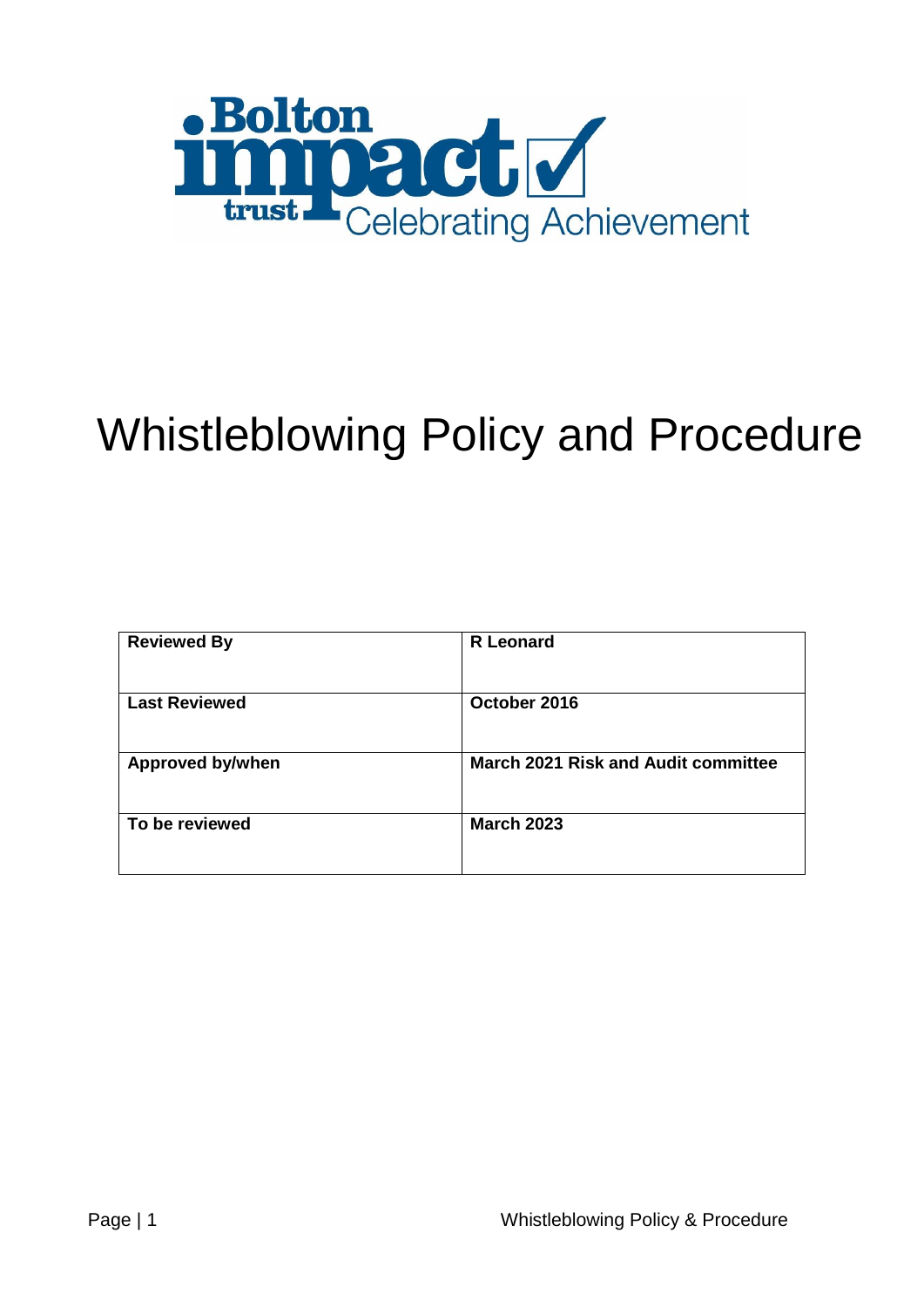# **Table of Contents**

|  | 3  |
|--|----|
|  | 3  |
|  | 4  |
|  | 5  |
|  | 5  |
|  | 6  |
|  | 7  |
|  | 8  |
|  | 8  |
|  | 8  |
|  | 8  |
|  | 9  |
|  | 9  |
|  | 10 |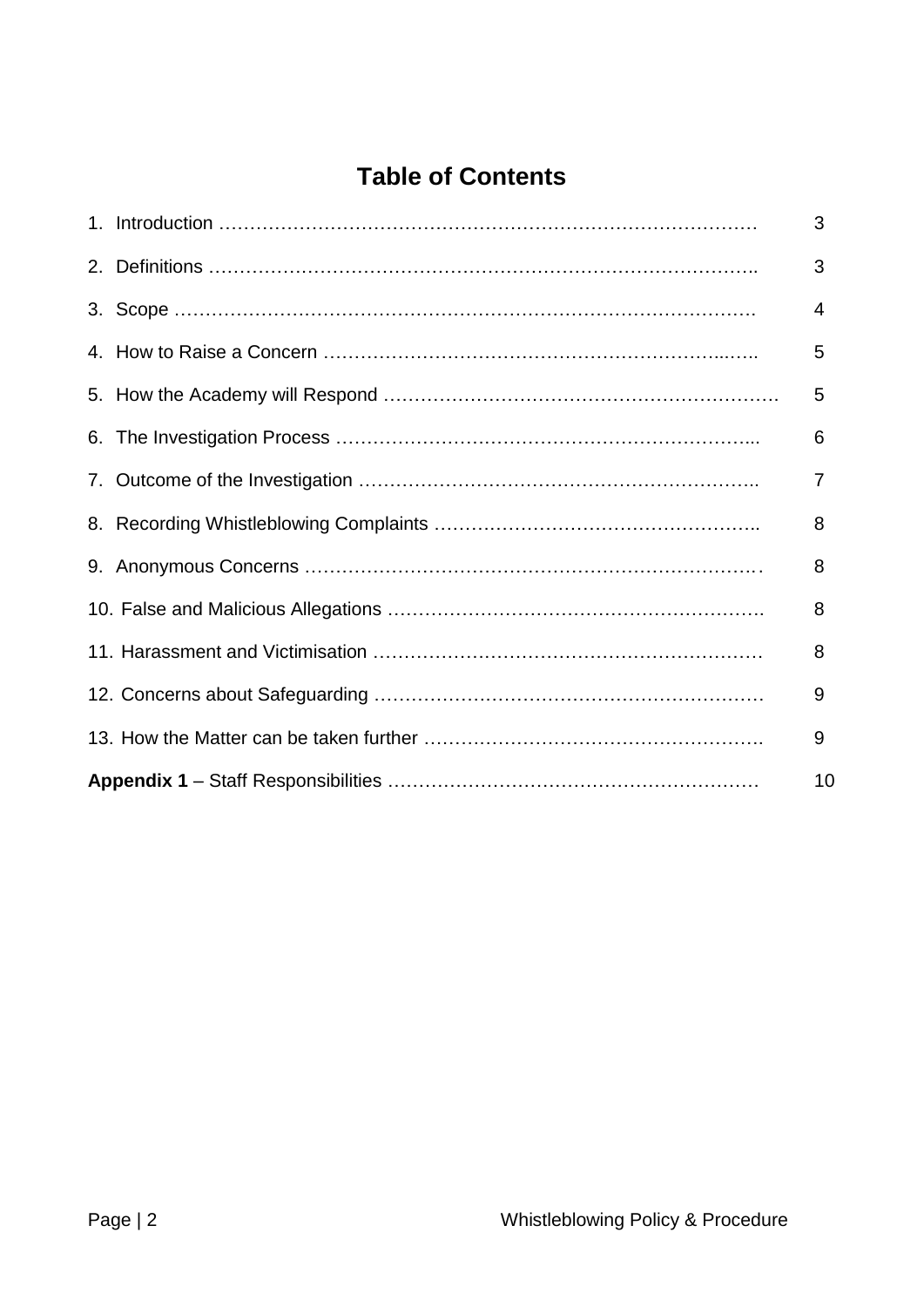# **1. INTRODUCTION**

- 1.1 This whistleblowing policy is designed to allow individuals to report genuine and legitimate concerns about something that may be seriously wrong within the Bolton Impact Trust or any of its academies. This policy makes it clear that any employee reporting a genuine and legitimate concern can do so without fear of reprisals, victimisation or suffering a detriment.
- 1.2 The Bolton Impact Trust expects the highest standards of conduct from all employees and will treat any concern raised about illegal or improper conduct seriously, in confidence and will carry out a proper investigation.
- 1.3 This policy accords with current education and employment law.

#### **2. DEFINITIONS**

2.1 It is **not** a legal requirement for an employer to have a whistleblowing policy, however, it is deemed good practice and creates an open, transparent and safe working environment where employees feel able to raise a concern.

The law does not define the term "**whistleblowing**". Whistleblowing can be described as the action of an individual disclosing concerns relating to a perceived wrongdoing by employers or third parties in the context of the workplace. "Whistleblowing" is the term which has been adopted to describe arrangements which allow employees to express concerns (otherwise known as "blowing the whistle") about malpractice, impropriety or wrongdoing which may be occurring in the workplace.

- 2.2 The correct legal definition for "whistleblowing" is when an employee makes a **"qualifying disclosure**". A qualifying disclosure is one made in the **public interest** by an employee who has a **reasonable belief** that something is, or may be: -
	- A criminal offence:
	- Failure to comply with a legal duty;
	- A miscarriage of justice:
	- A danger to the health and safety of any individual;
	- Damaging the environment;
	- A deliberate attempt to conceal any of the above.

It is not necessary for the employee to have proof that such an act is being, has been, or is likely to be committed. A reasonable belief is sufficient.

- 2.3 References to "Relevant Person" mean the Academy Lead or a member of the Academy's Senior Management Team or Central Leadership Team, or the Chair of Governors or Chair of Trustees where a disclosure relates to the Academy Lead or member of the Central Leadership Team.
- 2.4 References to "Academy" is used to describe any Academy within the Bolton Impact Trust.
- 2.5 References to the Academy Lead" refer to the Academy Lead of each academy.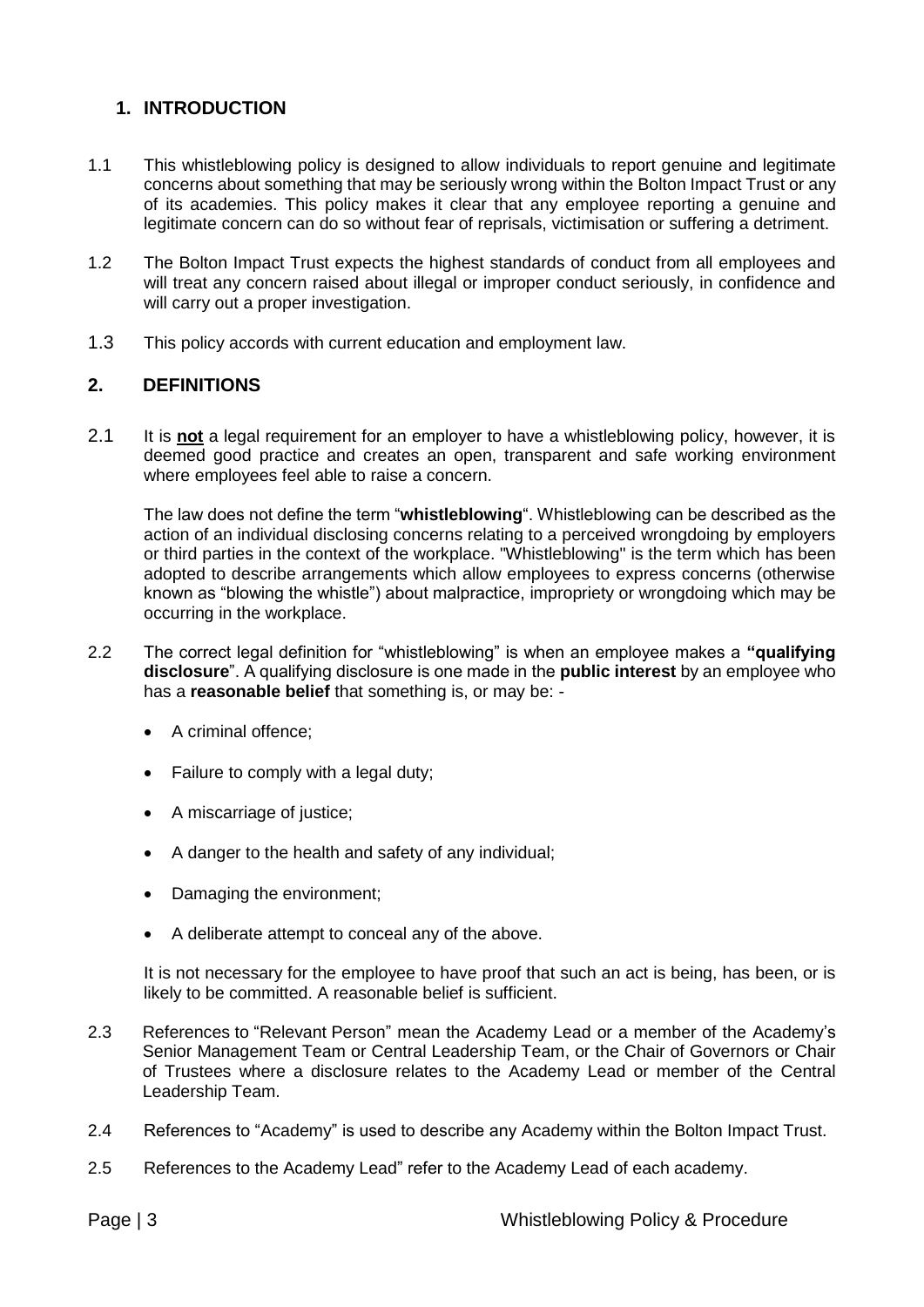- 2.6 References in this policy to the Chair of Governors or Chair or Trustees will include a reference to the vice chair of governors/trustees in cases where the decision-making responsibilities of the chair of governors/trustees have been delegated to the vice chair of governors/trustees.
- 2.7 References to "employees" means the Academy Lead, members of the Senior Leadership Team, members of the Central Leadership Team, employees, consultants, part-time and fixed term workers, temporary and agency staff and any other individuals who undertake to do or perform personally any work or service for the Academy including contractors, subcontractors, volunteers and ex-employees.

# **3. SCOPE**

- 3.1 This policy sets out the way in which employees may raise any genuine and legitimate concerns that they have about incidents of misconduct or malpractice and how these concerns will be dealt with. Whilst protection under the legislation covers most types of workers, it is not extended to volunteers, the self-employed or the general public. However, the principles outlined in this policy, as far as they can be, will be applied to whistleblowing allegations received from sources other than employees.
- 3.2 This policy has specific sections to advise employees of the process to be followed when raising a concern and how the Academy will respond.
- 3.3 Concerns about a colleague's professional capability should **not** be dealt with using this policy.
- 3.4 This policy is not a substitute for normal line management processes but an addition to them. The aim of this policy is to allow for concerns to be expressed outside the normal line management structure, if necessary.
- 3.5 This policy is not to be used where other more appropriate internal reporting procedures are available. Concerns about an employee's own situation including a breach of contract, should be dealt with using the Academy's Grievance Procedure.
- 3.7 If any concerns are raised initially through a different route that raise serious concerns over wrongdoing and are in the public interest, the Academy will investigate under this whistleblowing policy.
- 3.8 Employees who do not follow the steps identified in this procedure and take their concerns to other outside sources (e.g. the press), may be subject to a formal disciplinary investigation in line with the Trust's disciplinary policy and procedure.
- 3.9 The timescales in this policy may be amended by mutual agreement.
- 3.10 Specific staff responsibilities under this policy are set out in Appendix 1.
- 3.11 This policy does not form part of an employee's contract of employment and is not intended to have contractual effect.

# **4. HOW TO RAISE A CONCERN**

4.1 The Trust and its academies hope that in many cases, employees will be able to raise any concerns with their line manager. Together, they may be able to agree a way of resolving a concern quickly and effectively.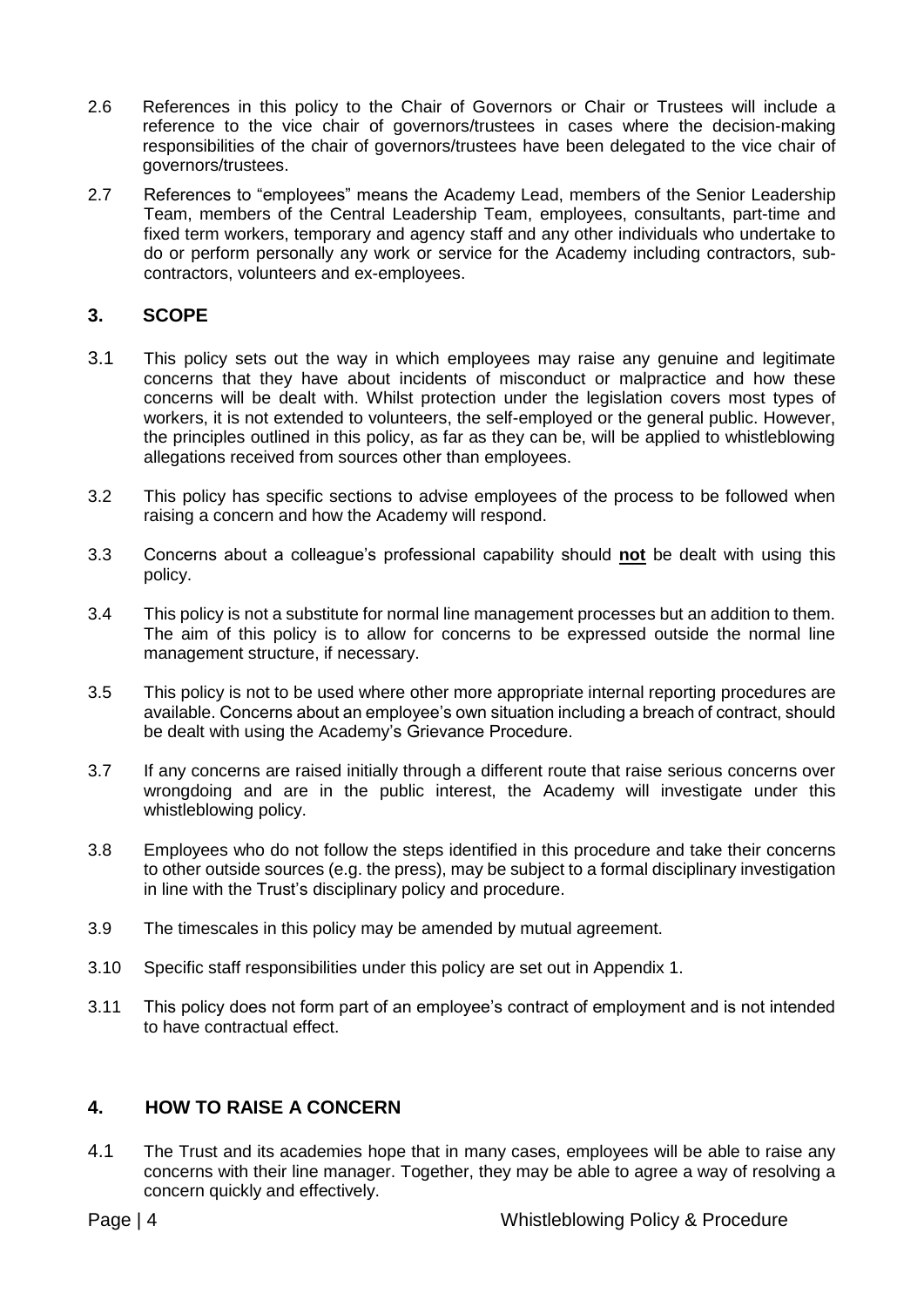- 4.2 However, where the matter is more serious, or an employee feels that their Line Manager has not addressed the concern properly or their line manager is not the most appropriate person then employees should raise the concern directly with the Academy Lead or a member of the Senior Leadership Team. If the member of staff feels the matter still has not been addressed they should raise their concern with the Vice Principal or Executive Principal.
- 4.3 If the concern relates to the Academy Lead the matter should be raised with the Executive Principal.
- 4.4 In the event both the Academy Lead and the Executive Principal are the subject of the concern, the complaint must be made to the Chair of Trustees.
- 4.5 Employees who wish to raise concerns over practices in other schools or academies should report this directly to the Local Authority or Academy Trust.
- 4.6 Any concerns should be expressed in writing, setting out the following information:
	- Who the allegations are against;
	- The background;
	- Full details on the nature of the alleged wrongdoing and why the member of staff is particularly concerned about the allegation;
	- Details of any evidence in support of the allegation;
	- Name and contact details (unless they wish to remain anonymous); and
	- Reasons why the concern should be taken forward.
- 4.7 If an employee does not feel able to put the concern in writing initially, he or she should be allowed to telephone or meet the Academy Lead or a member of the Senior Leadership Team who will make a note of the concern and will explain the next steps in the process.

#### **5. HOW THE ACADEMY WILL RESPOND**

- 5.1 The member of staff expressing concern will receive a written acknowledgement within 10 working days of the concern being received. This acknowledgement will indicate:
	- how the Academy proposes to deal with the matter;
	- the policy under which the matter will be investigated (i.e. whether it is the whistleblowing policy or a different Academy policy);
	- contact details for the person handling the investigation (the "Investigating Officer");
	- arrangements for confidentiality;
	- an estimate of how long it will take to provide a response on the outcome;
	- any initial enquiries which may have been made;
	- whether further investigations will take place, and if not, why not.
- 5.2 Having acknowledged receipt of the concern raised, the Investigating Officer will consult with HR and People, One Education if assistance is required with the investigation.
- 5.3 Some concerns may be resolved by agreed action, without the need for investigation. In these cases, confirmation should be sought from the employee that they are satisfied that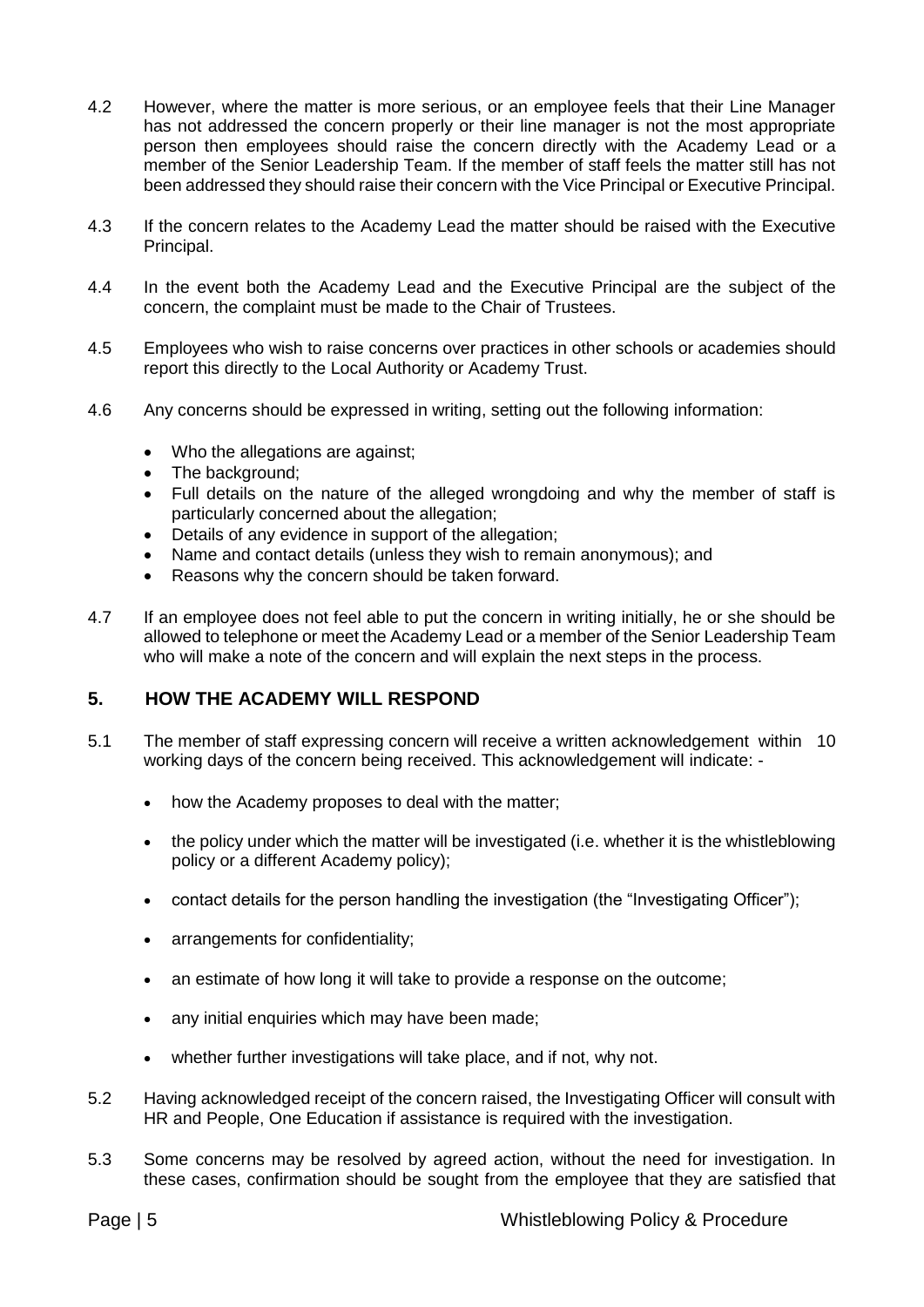the matter has been resolved. This does not preclude matters being raised in the future if further concerns arise.

#### **6. THE INVESTIGATION PROCESS**

- 6.1 Allegations will be handled confidentially and discreetly by all who are directly involved in the investigation process.
- 6.2 Initial enquiries will be made to decide whether an investigation is appropriate and, if so, what form it should take including who should undertake the investigation. In some cases, an investigation may be completed without the subject of the complaint being aware of the investigation.
- 6.3 If it is determined that the concerns or allegations fall within the scope of specific procedures (for example disciplinary procedures) it should normally be referred for consideration under those procedures. Before any further investigatory action is taken the Academy Lead or Central Leadership Team should consult with HR and People, One Education.
- 6.4 If urgent action is required in response to a concern this may be taken before a full investigation is conducted
- 6.5 It may be necessary for the Investigating Officer to arrange a meeting with the employee in order to obtain further information.
- 6.6 Witnesses may be interviewed as part of the investigation and asked to provide a written statement. Where witnesses have been identified by the employee, and particularly where witnesses are interviewed, it is important that the witnesses do not suffer any personal detriment as a result, providing that they have acted in good faith.
- 6.7 Investigation procedures into allegations of malpractice must be independent, skilled and objective. The Investigating Officer appointed must therefore not have had any previous involvement with the case and will be sensitive to the wishes of the employee wherever possible.
- 6.8 Where a complaint involves the Academy Lead, then an Investigating Officer must be a member of the Central Leadership Team. In any event, the Investigating Officer must be at an appropriate level of seniority and must have sufficient experience and/or training to allow a thorough investigation to take place. Depending upon the circumstances, external agencies may also be involved in the investigation.
- 6.9 During the investigation every effort will be made to protect the legitimate rights of all parties involved. In particular the following principles shall be adhered to:
	- strict confidentiality must be maintained at all times. Any breach of confidentiality may lead to consideration of disciplinary action;
	- throughout the investigation process, the employee, the alleged perpetrator and any witnesses interviewed are entitled to be accompanied at the meeting by either a companion or a trade union representative.
- 6.10 The investigation should normally be completed within 30 working days of the complaint being registered. Where cases prove to be more complicated and it may not be possible to complete within the time scale, it will need to be extended to accommodate the particular circumstances. Where the timescale will probably exceed 30 working days, the Investigating Officer will advise the employee.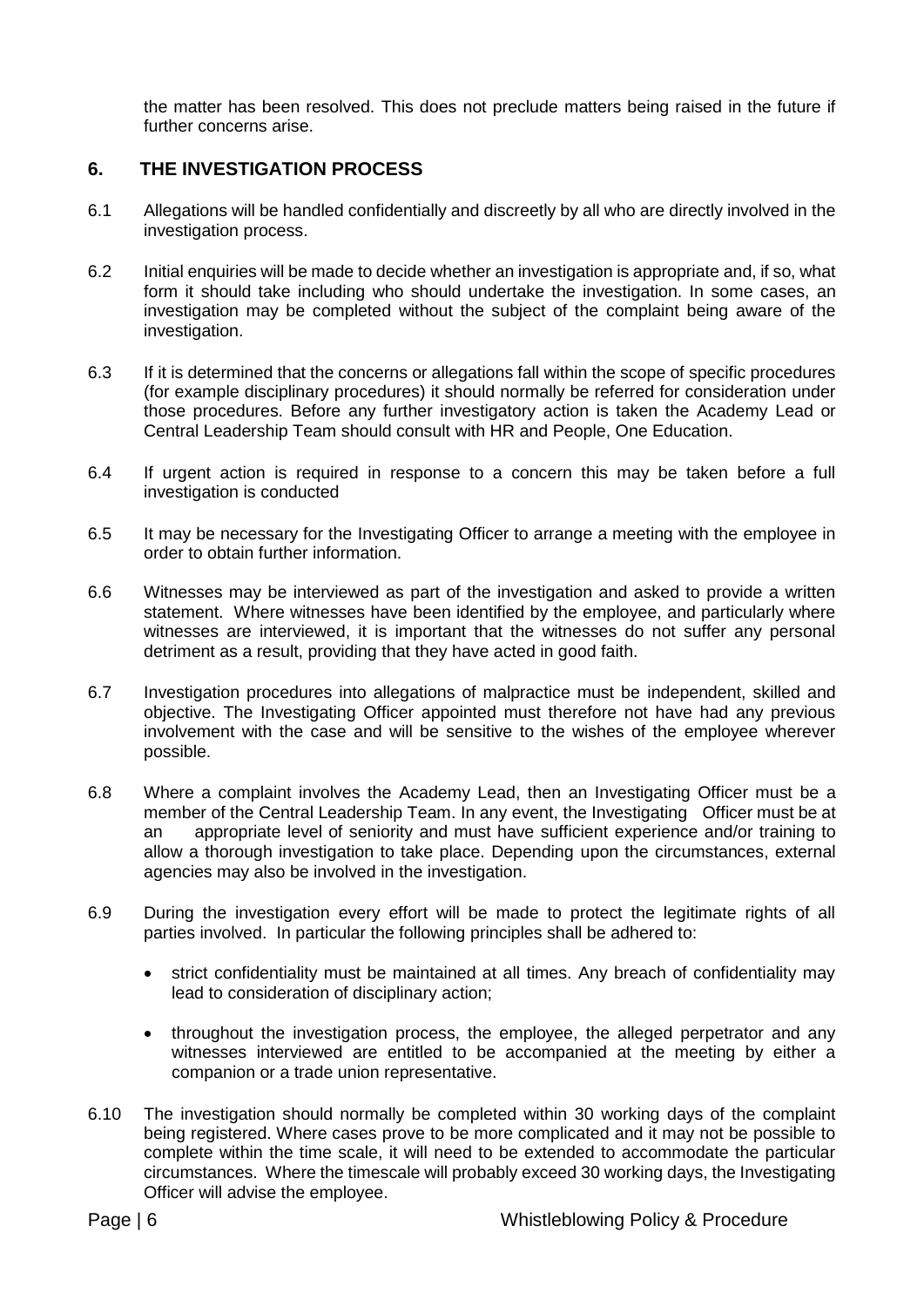# **7. OUTCOME OF THE INVESTIGATION**

- 7.1 The Academy will, subject to legal constraints, seek to advise the employee on the outcome of the investigation.
- 7.2 The investigation will conclude with a report by the Investigating Officer to the Academy Lead, Central Leadership Team, Chair of Governors, Chair of Trustees or other relevant person. This will summarise the Investigating Officer's findings on the allegations and recommend further action which could include but is not limited to:
	- a finding that the allegation was unfounded and therefore no action needs to be taken;
	- a recommendation to take no further action on the complaint. This may be appropriate if the Investigating Officer decides that there is a lack of evidence relating to the complaint or that the complaint is untrue;
	- a recommendation to take-action in order to deal with the matter on the basis that it is not sufficiently serious to warrant formal disciplinary action. Such action could include:
		- o written management advice; and/or
		- o an instruction to a member of staff to undertake appropriate guidance and/or training; and/or
		- o appropriate changes in working arrangements which must not be to the disadvantage of the complainant;
		- o a recommendation to initiate formal disciplinary action because there is objective evidence to support the allegation that malpractice has taken place.
- 7.3 Where permitted, the Academy Lead or other Relevant Person will write to the employee detailing the findings of the investigation and the action to be taken. This letter will contain an undertaking that the employee and any witnesses will not be victimised or suffer any detriment as a result of having made the complaint.
- 7.4 Where an Academy Lead or other Relevant Person determines to take no action irrespective of the recommendation made he/she shall give written reasons for this determination to the employee. Failure to give such information will be regarded as a breach of this procedure.
- 7.5 Where the Investigating Officer considers that a complaint is untrue and malicious he/she will recommend a second investigation of the circumstances. This may lead to consideration of disciplinary action against the complainant. Suspension may be considered necessary but should be seen as a neutral act which does not of itself imply that any pre-emptive judgement has been reached.

# **8. RECORDING WHISTLEBLOWING COMPLAINTS**

8.1 The Academy Lead (or Executive Principal in the case of the Academy Lead) should maintain a confidential central record for a period of five years (seven years for allegations of financial irregularities) of all Whistleblowing allegations which have been raised and the responses provided. If supported by One Education HR and People then a copy should be retained by them in line with their GDPR retention policy.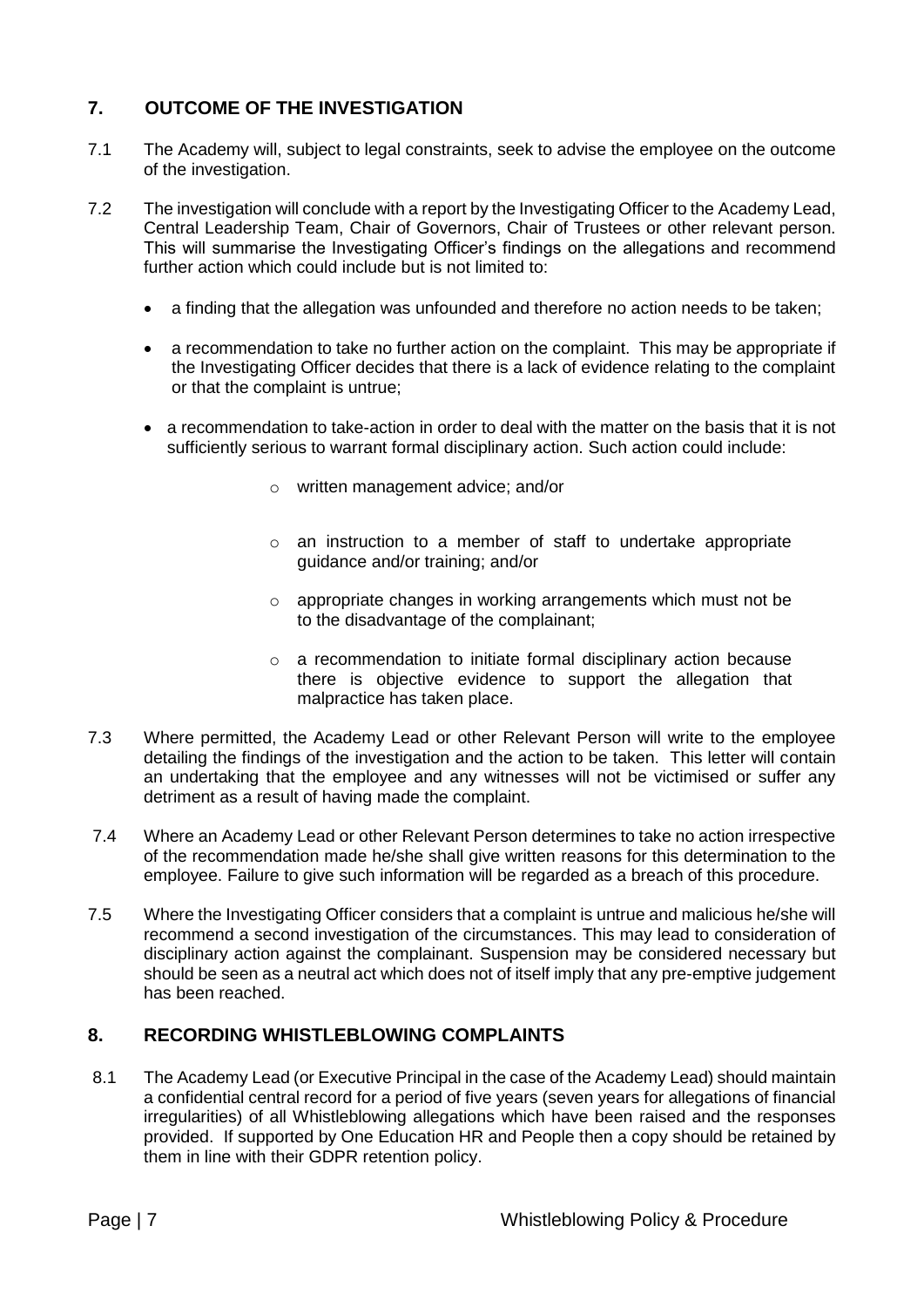8.2 In respect of anonymous allegations, should the Academy Lead or Executive Principal consider that further action would be inappropriate, details of the allegation and reason for the decision must still be recorded. These central records will be used to analyse the impact and effectiveness of the arrangements put in place as part of the reporting process on the effectiveness and outcomes of the Policy and as a record of actions taken in the case of any matters raised under the Public Interest Disclosure Act.

#### **9. ANONYMOUS CONCERNS**

- 9.1 This policy encourages individuals to put their name to an allegation wherever possible as the Trust believes that open and confidential whistleblowing is the best means of addressing concerns, and protecting individuals. The effectiveness of any investigation may be limited where an individual chooses not to be identified.
- 9.2 All concerns expressed anonymously will be considered and may be investigated but the level of investigation will depend upon the nature of the allegations; the seriousness of the issues raised; the credibility of the concern; and the likelihood of confirming the allegations from attributable sources.
- 9.3 Concerns expressed anonymously are much less persuasive than when an employee is prepared to come forward formally. It will not of course be possible to report any findings back to the complainant in these circumstances.
- 9.4 Anonymous concerns will be recorded in accordance with paragraph 8.2

# **10. FALSE AND MALICIOUS ALLEGATIONS**

- 10.1 While encouraging employees to bring forward genuine matters of concern, the Trust must guard against claims which are untrue and are made to deliberately damage the reputation of staff at the Academy or across the trust.
- 10.2 If a member of staff makes an allegation in good faith, but it is not confirmed by the investigation, no action will be considered or taken. However, if an employee makes false, malicious or vexatious allegations this will be treated as a serious disciplinary matter and action taken in accordance with the Trust's disciplinary policy and procedure.

# **11. HARASSMENT AND VICTIMISATION**

- 11.1 The Academy Lead or Relevant Person will monitor how an employee is subsequently treated after raising a matter of concern and will ensure that if they find evidence of harassment or victimisation, this will be dealt with in accordance with the Trust's disciplinary policy and procedure.
- 11.2 The Trust and its academies will not tolerate harassment or victimisation against an employee who has raised a genuine concern under this policy. Any employee who victimises a whistle-blower will be subject to disciplinary action which could lead to dismissal.
- 11.3 Any employee who believes they have been harassed or victimised as a result of raising a genuine concern should contact the Academy Lead or member of the Central Leadership Team.

# **12. CONCERNS ABOUT SAFEGUARDING**

12.1 All employees have a duty to report concerns about the safety and welfare of pupils.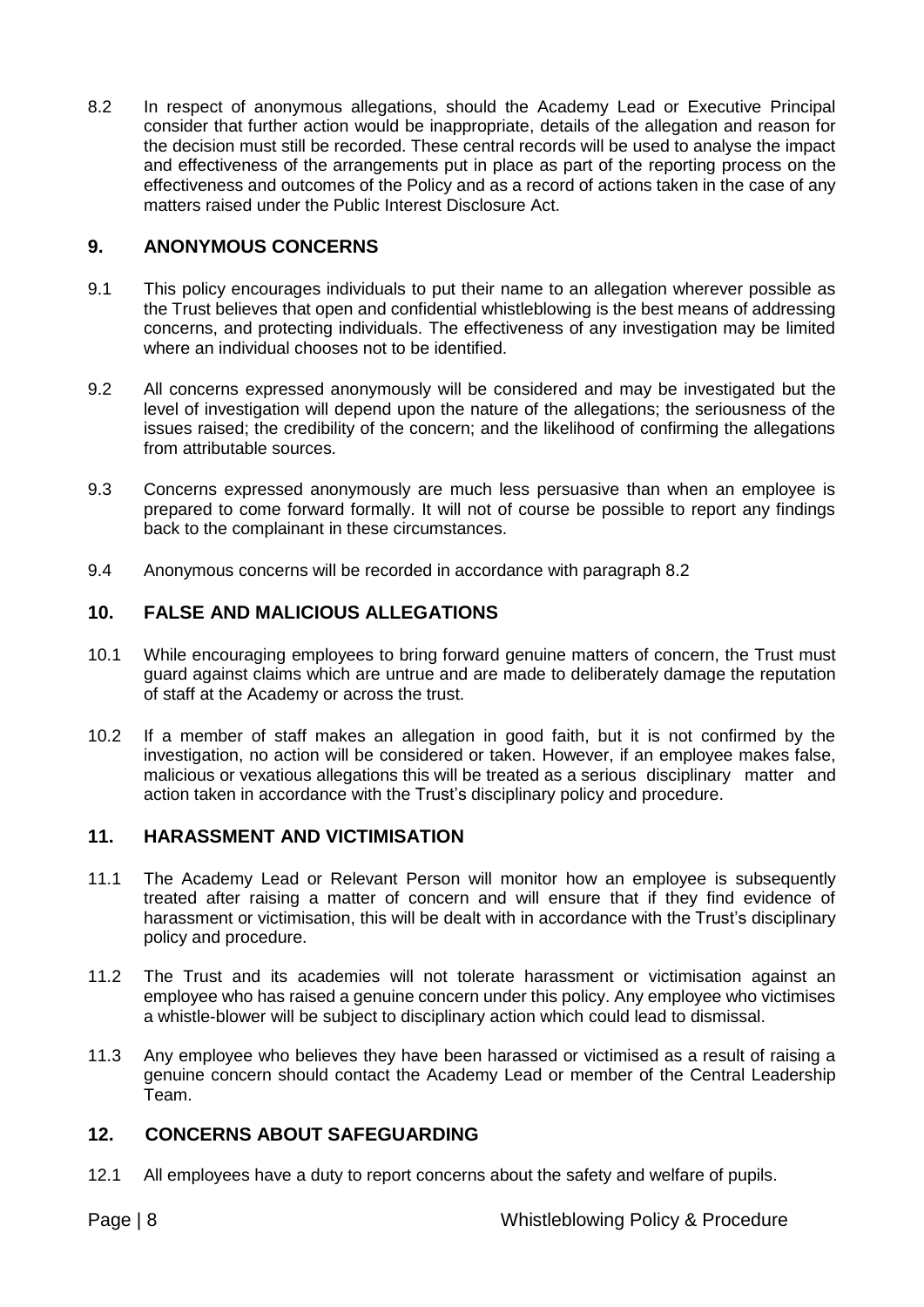Concerns about any of the following:

- Physical abuse of a pupil
- Sexual abuse of a pupil
- Emotional abuse of a pupil
- Neglect of a pupil
- An intimate or improper relationship between an adult and a pupil

**Must** be reported immediately to the Academy's Designated Safeguarding Lead.

#### **13. HOW THE MATTER CAN BE TAKEN FURTHER**

- 13.1 It is the hope and intention of The Bolton Impact Trust that any employee with a concern about the Academy's operation or its conduct, feels able to first raise those concerns internally with their line manager. However, in line with legislation, if an employee does not feel comfortable making a disclosure internally within Academy, they have the right to take their concerns outside the Academy as set out below.
- 13.2 If an employee would like independent advice about raising a concern, the employee can speak to:
	- A Union Representative:
	- An independent legal advisor; and/or
	- The independent charity "Public Concern at Work" www.pcaw.org.uk
- 13.3 If an employee is not satisfied, and feels it appropriate to take the issue further, the employee may make a protected disclosure to a third party (in accordance with the provisions of the Public Interest Disclosure Act 1998), the following are possible contact points:
	- Secretary of State for Education
	- Office of Qualifications and Examinations Regulation
	- **Ofsted**
	- Local Authority
	- Children's Commissioner
	- **NSPCC**
	- National Audit Office
	- The Health and Safety Executive
	- The Environment Agency

If a matter is taken outside the Academy, the employee must take all reasonable steps to ensure that confidential information is not disclosed.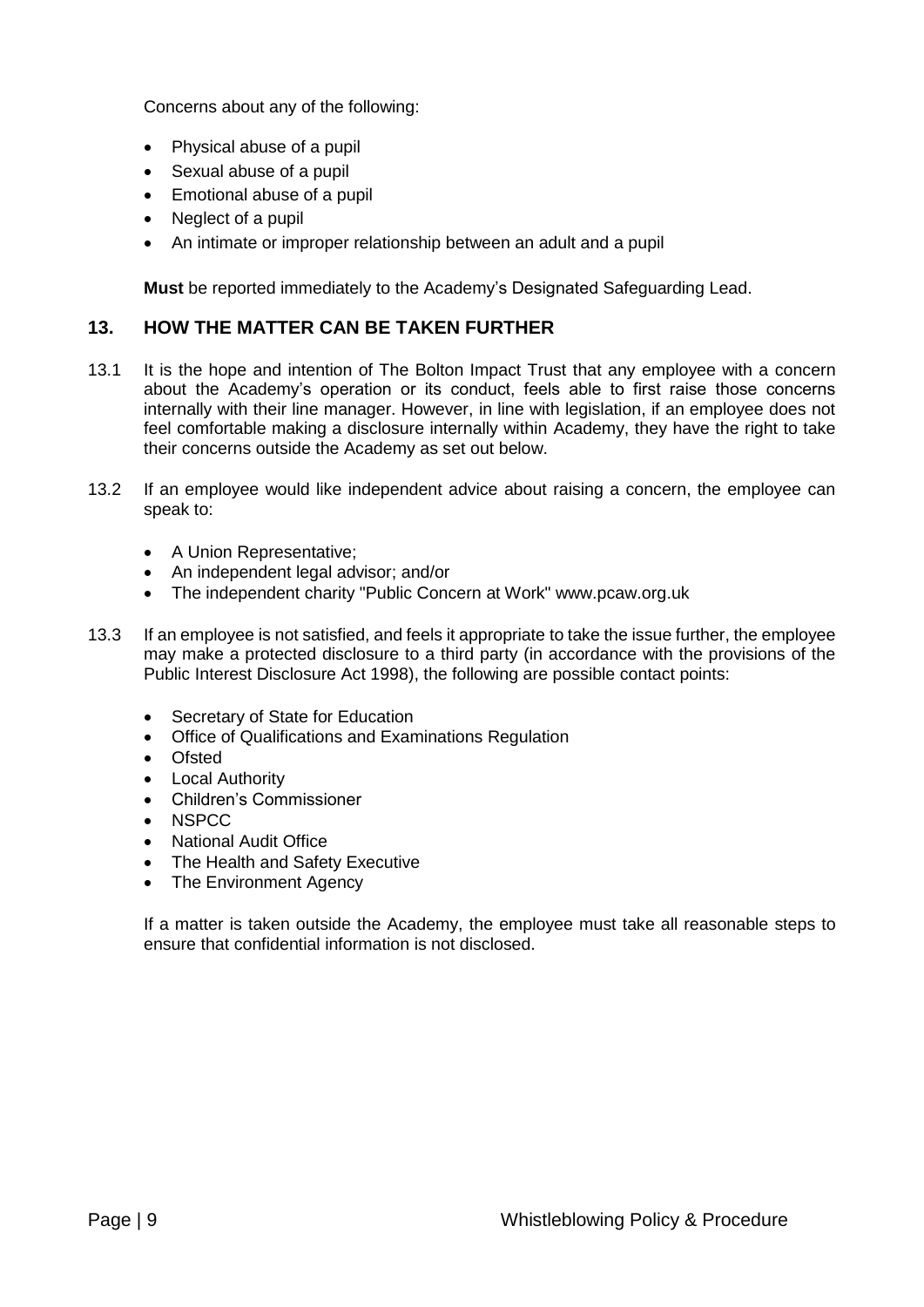#### **Staff Responsibilities**

#### **All Staff Responsibilities**

It is the responsibility of all members of staff to ensure that their own behaviour is appropriate to the Academy and the Trust as a workplace and does not contribute to an environment in which malpractice or wrong doing is either ignored, condoned or encouraged. All staff should challenge such behaviour if it occurs, or bring it to the attention of a Relevant Person.

#### **Academy Lead Responsibilities**

Academy Leads have a duty which they share with others in leadership/managerial roles to establish and maintain a positive and accountable working environment. In particular, Academy Leads are responsible for:

- communicating the policy to all staff in such a way as to promote its' understanding and making it easily accessible:
- managing staff in a professional and sensitive manner;
- ensuring that the Academy environment has a culture where malpractice and or wrong doing is unacceptable;
- ensuring that the policy is implemented effectively and efficiently at all levels throughout the Academy;
- taking all concerns raised seriously, ensuring the necessary action is taken to address the matter promptly, and as sensitively and confidentially as possible;
- ensuring that appropriate support is available to complainants during the investigation of their complaint; this may be via a colleague or trade union representative;
- making it clear that malicious and vexatious allegations are serious matters and will not be tolerated;
- ensuring that appropriate support is available to witnesses during the investigation of the complaint; this may be via a colleague or trade union representative.

#### **Trust Board Responsibilities**

The trust board has the responsibility to:

- meet its legal duties and responsibilities and act at all times within the legal framework;
- have an up-to-date and comprehensive Whistleblowing policy;
- receive reports from the Academy Lead and Central Leadership Team on the application of the procedure;
- agree that the Executive Principal be the contact for complaints made against a Academy Lead;